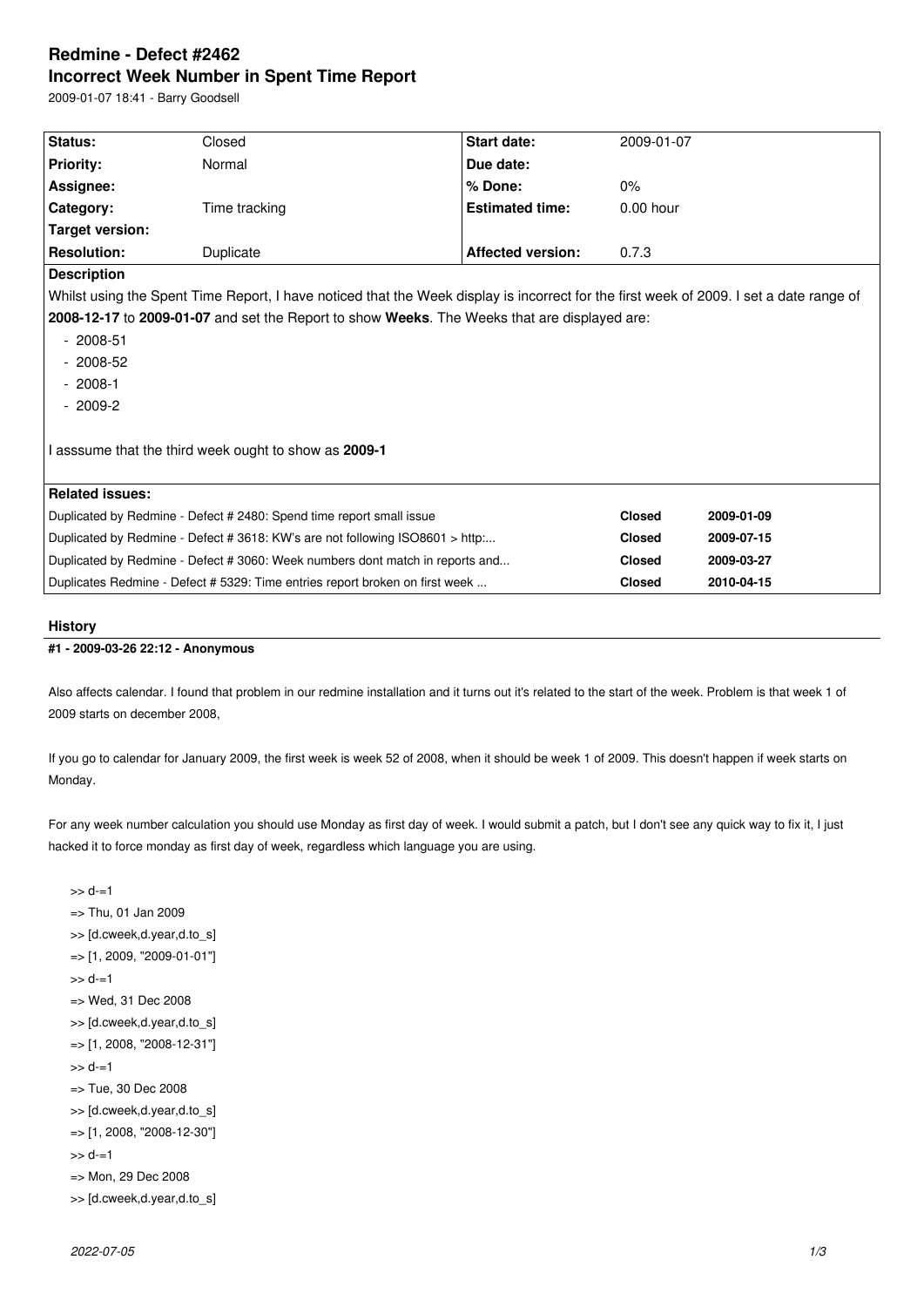>> d-=1

=> Sun, 28 Dec 2008

>> [d.cweek,d.year,d.to\_s]

=> [52, 2008, "2008-12-28"]

More info about week counting at http://en.wikipedia.org/wiki/ISO\_week\_date

## Quoting:

*Mutually equivalent definitions for week 01 are: - the week with the year's first Thursday in it (the ISO 8601 definition)*

- *the week starting with the Monday which is nearest in time to 1 January*
- *the week with the year's f[irst working day in it \(if Saturdays, Sundays,](http://en.wikipedia.org/wiki/ISO_week_date) and 1 January are not working days)*
- *the week with January 4 in it*
- *the first week with the majority (four or more) of its days in the starting year*
- *the week starting with the Monday in the period 29 December 4 January*
- *the week with the Thursday in the period 1 7 January*

 *- If 1 January is on a Monday, Tuesday, Wednesday or Thursday, it is in week 01. If 1 January is on a Friday, Saturday or Sunday, it is in week 52 or 53 of the previous year.*

I hope this helps fixing the problem. Also, fixing #2884 would allow a quick workaround

#### **#2 - 2009-03-26 23:24 - Anonymous**

Actually, it seems this bug can be fixed by using Date#cwyear instead of Date#year:

=> Fri, 26 Dec 2008 >> 7.times {d+=1; puts [d.cweek,d.cwyear,d.[year,d.to\\_s\].in](http://ruby-doc.org/stdlib/libdoc/date/rdoc/classes/Date.html#M000362)spect} [52, 2008, 2008, "2008-12-27"] [52, 2008, 2008, "2008-12-28"] [1, 2009, 2008, "2008-12-29"] [1, 2009, 2008, "2008-12-30"] [1, 2009, 2008, "2008-12-31"] [1, 2009, 2009, "2009-01-01"]

[1, 2009, 2009, "2009-01-02"]

So in TimelogController#report change

 when 'week' @periods << "#{date\_from.year}-#{date\_from.to\_date.cweek}" date\_from = (date\_from + 7.day).at\_beginning\_of\_week

#### to

when 'week'

 @periods << "#{date\_from.cwyear}-#{date\_from.to\_date.cweek}" date\_from = (date\_from + 7.day).at\_beginning\_of\_week